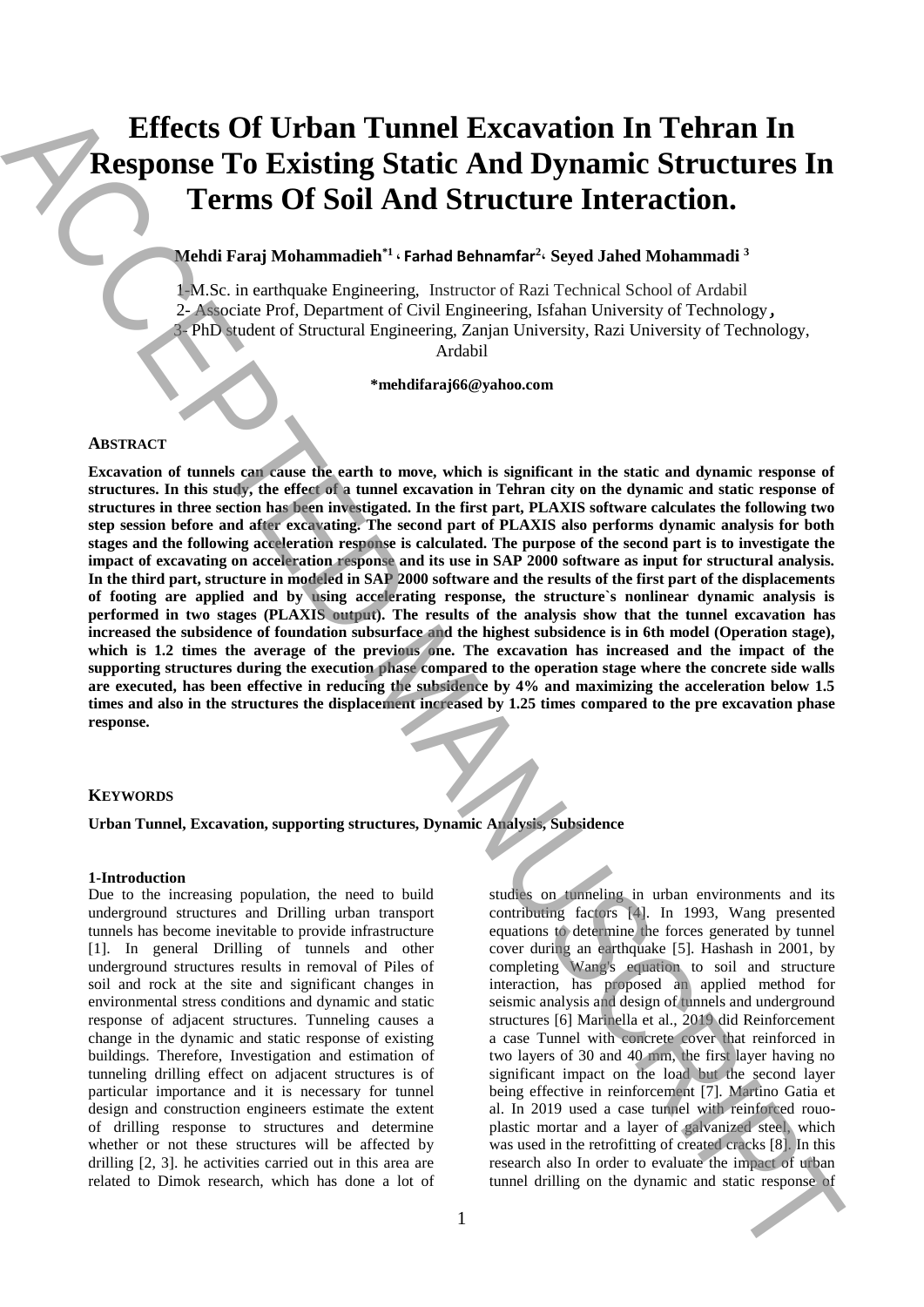existing structures, the necessary analyzes were performed in three parts using two PLAXIS and SAP 2000 software.. PLAXIS software was used for nonlinear dynamic soil analysis due to its inability to perform nonlinear dynamic structural analysis using SAP 2000 for nonlinear dynamic analysis which was a step-by-step task.

#### **2-Methodology**

According to the modeling, to determine the effect of tunnel drilling on existing buildings, an applied tunneling method has been applied. In this way, first, in PLAXIS software, By performing a static analysis The subsidence of the existing building under dead and live load is calculated in two steps before and after tunnel excavation. In the later stage of drilling, the calculation of the subsidence due to drilling is investigated in two parts. In the first part, which consists of 6 operating phases, in all phases the building assembly is calculated. In the first and second phase, the building is activated and in the third phase excavation and pile execution and Concreting around drilling is done. In the fourth phase drilling was carried out up to -22 m and the tunnel retaining structure was activated and Concreting around drilling is done. In the fifth phase drilling was carried out to a height of -28 m and the tunnel retaining structure was activated and Concreting around drilling is done.In the sixth Drilling of side platforms and implementation of the Anchor Element and the seventh phase, which is the postimplementation phase (operation phase) Guard structures are removed and the subsidence of structure is calculated. In the second part, the PLAXIS software also performs dynamic analysis for both stages using the desired record and the acceleration response under the existing building is calculated. The purpose of this section is to investigate the effect of tunnel drilling on acceleration response and use in SAP 2000 as input for structural analysis. In the third part, structure is modeled in APSAP 2000 software and the results of the first part of the displacements are applied to the foundation and the using the acceleration response (PLAXIS output Dynamic Nonlinear Dynamic Analysis of Structures is performed in two stages. Figure 1.3. Acceleration response under foundation response under foundation response under the control of the control of the control of the control of the control of the control of the control of the control of the contr

#### **3-Analysis**

#### **3-1 Calculate the Building foundation subsidence.**

For the pre-drilling phase, using the PLAXIS software, the soil and the existing building frame without drilling were modeled considering soil and structure interactions as shown in Fig. (1) and by performing static analysis the horizontal and vertical sub-basement displacements Calculated under dead and live load.



Fig 1. Structure foundation displacement, before excavation



In the post-drilling step, Fig. (2) calculation of the subsidence under the foundation due to drilling investigated in two parts. In the first part, Simultaneously with the drilling implementation which consists of 6 operating phases that In all phases the subsidence of the building is calculated.

#### **3-2- Nonlinear Dynamic Analysis of Soil**

In PLAXIS software, dynamic analysis with Irpinia record and considering soil-structure interaction were performed in two separate stages before and after drilling and the acceleration response under foundation was calculated. The purpose of this section is investigation effect of drilling on acceleration response and use in SAP 2000 as input for structural analysis.

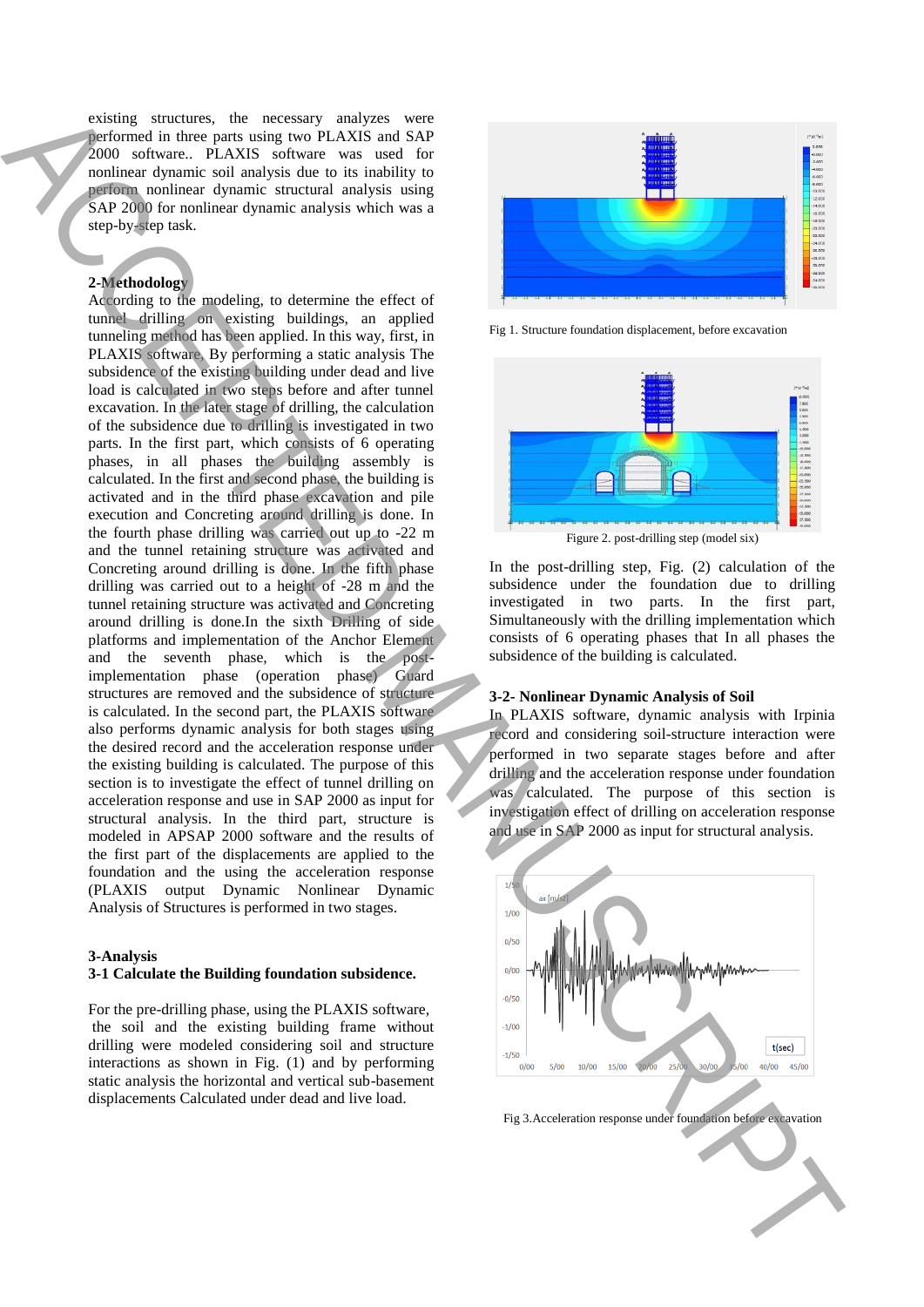

## **3-3- Nonlinear Dynamic Analysis of Structures**

In this section, the structure is modeled in SAP2000 software and the results of the static analysis displacements are applied to the foundations of the structure and using the acceleration response (PLAXIS output) nonlinear dynamic analysis of the structure is performed in two-stage. Finally, the changes of the structural response due to drilling have been investigated and the results of the analyzes are presented in Fig. (5). Due to the figure, the impact of drilling on the seventh floor displacement response, the maximum displacement of the structure increased by 1.15 times compared to the pre-drilling phase.



Fig 5 .omparison of Structural Change

## **4- Conclusion**

 In this research, first, to Verification the softwares, used the model of Castaldo et al that they had done the impact of drilling on the Italian Naples station adjacent to the Ferrari building in 2014, all stages of his research were modeled and analyzed. After validation, the present study was conducted in a case tunnel located in Tehran using PLAXIS and SAP 2000 software. PLAXIS software was used for dynamic nonlinear soil analysis and the because of its inability to perform nonlinear structural analysis, SAP 2000 software was used for nonlinear dynamic analysis of structures. In the first part, PLAXIS software calculates the subsidence of below the foundation in two-step session before and after drilling. In the second part in PLAXIS software dynamic analysis done for both stages and the acceleration response is calculated below the foundation. The second part aims to

investigate the impact of drilling on acceleration response and its use in SAP 2000 software as input for structural analysis. In the third part, the structure is modeled in APSAP 2000 software and the results of the first part of displacements are applied on foundation and the using of the acceleration response (PLAXIS output) the nonlinear dynamic analysis of the structure is performed in two stages. The main purpose of this study was to investigate the effect of tunnel drilling on the static and dynamic response of adjacent structures in which the rate of subsidence changes under the foundation and the role of guard structures as well as the rate of acceleration changes and displacement of existing structures due to drilling The tunnel has been calculated.The results of the analysis show that due to tunnel drilling, the subsidence of under the foudation is increased and the highest subsidence due to excavation is in Model 6 (operation stage) which average 1.2 times is Increased towards the pre-drilling stage and the impact of guard structures at the implementation stage compared to the operation stage where the Side concrete walls is made effective in reducing the 4% subsidence and the maximum acceleration below the foundation 1.5 times increased, and in the structure, the displacement 1.25 times is higher than the pre-drilling response. The usage of this research can be useful in identifying structural vulnerabilities before and after construction. experimental interactions are consistent in the same of the same of the same of the same of the same of the same of the same of the same of the same of the same of the same of the same of the same of the same of the same

### **5- References**

[1]. Castaldo, P., Calvello, M., & Palazzo, B. (2014). Structural safety of existing buildings near deep excavations. International Journal of Structural Engineering, 5(2), 163-187.

[2]. Long, M. (2001). Database for retaining wall and ground movements due to deep excavations. Journal of Geotechnical and Geoenvironmental

Engineering, 127(3), 203-224

[3]. Moormann, C. (2004). Analysis of wall and ground movements due to deep excavations in soft soil based on a new worldwide database. Soils and Foundations, 44(1), 87-98..

[4] . Doğangün, A., Livaoğlu, R., & Acar, R. (2007). A study on seismic behavior of minarets considering soilstructure interaction.

[5]. Wang, J. N. (1993). Seismic design of tunnels: a state-of-the-art approach, monograph, monograph 7. Parsons, Brinckerhoff, Quade and Douglas Inc, New York.

[6]. Hashash, Y. M., Hook, J. J., Schmidt, B., John, I., & Yao, C. (2001). Seismic design and analysis of underground structures. Tunnelling and underground space technology, 16(4), 247-293.

[7]. Cottonaro, R. D., D'Arenzo, G., Fossetti, M., Macaluso, G., Giuffrè, T., & Siciliano, A. F. (2019). Retrofitting of existing tunnels with concrete lining: a preliminary experimental investigation. Retrofitting of existing tunnels with concrete lining: a preliminary